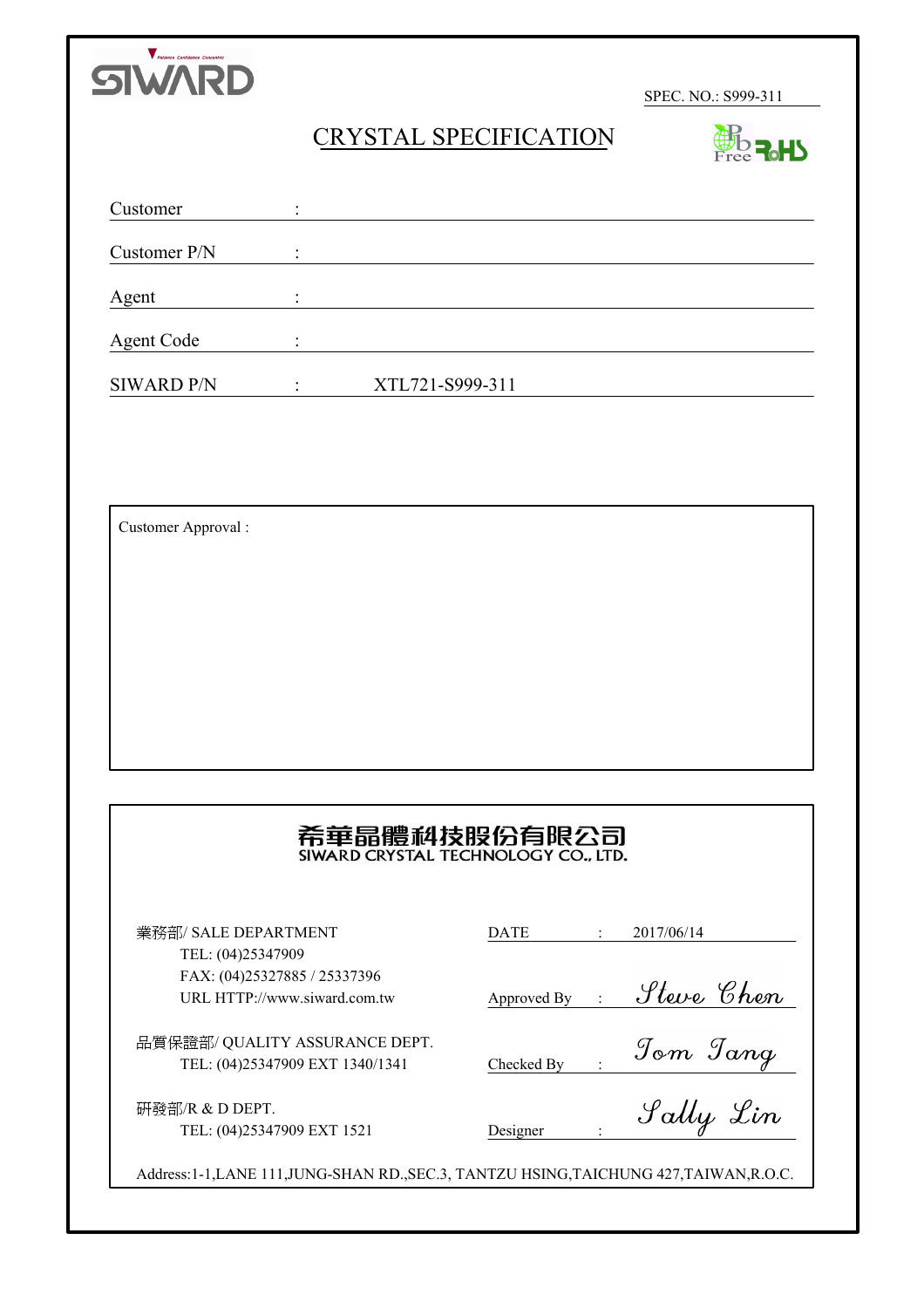

| $\,1$<br>$\sqrt{2}$<br>$\overline{\mathbf{3}}$<br>$\overline{4}$ | New Publication<br>Dimension: SX-3215 become to SF-3215.(101K1209-017)<br>Freq. vs Temp. Coefficient Before Changed : - 0.025 MIN; | 2012/08/08<br>2012/09/24 | Sally Lin<br>Sally Lin | Steve Chen             |
|------------------------------------------------------------------|------------------------------------------------------------------------------------------------------------------------------------|--------------------------|------------------------|------------------------|
|                                                                  |                                                                                                                                    | 2014/01/02               | Sally Lin              | Steve Chen<br>Tom Tang |
|                                                                  | $-0.035$ TYP ; $-0.045$ MAX .(K1312-017)<br>C0 Before Changed: 2 pF Max; C1 Before Changed: 3 fF MIN.<br>$(K1601-006)$             | 2016/01/15               | Sally Lin              | Tom Tang               |
|                                                                  |                                                                                                                                    |                          |                        |                        |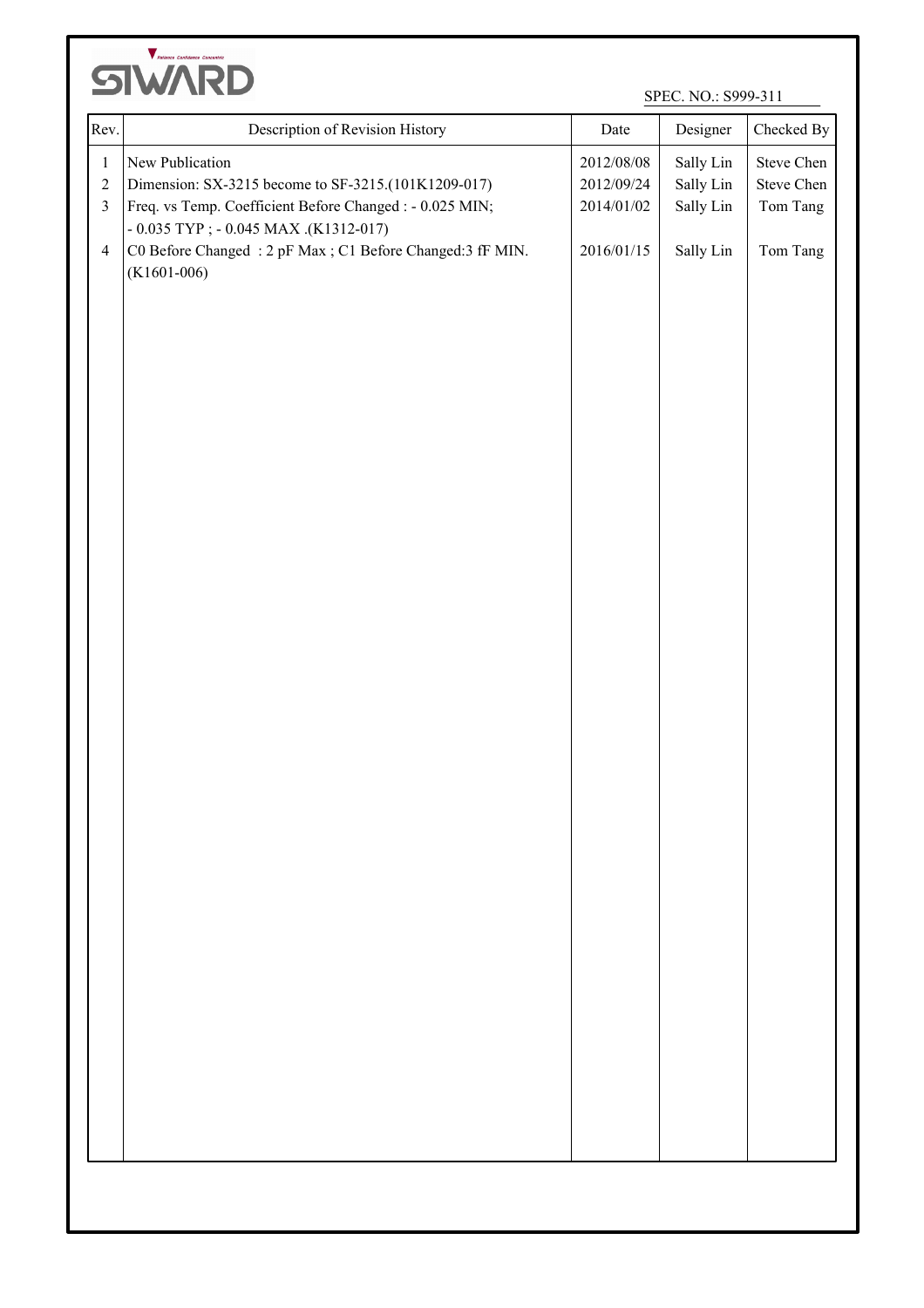

# CRYSTAL SPECIFICATION

| 1. | Description                |                            | Quartz Crystal          |
|----|----------------------------|----------------------------|-------------------------|
| 2. | Nominal Frequency          |                            | $: 32.768 \text{ KHz}$  |
| 3. | Center Frequency           |                            | $: 32.768 \text{ KHz}$  |
|    | 4. Dimension & Drawing No. | $\mathcal{L}^{\text{max}}$ | SF-3215; SXD-00281      |
| 5  | <b>Oscillation Mode</b>    | $\sim$                     | Fundamental             |
| 6. | <b>Cutting Mode</b>        |                            |                         |
| 7. | Packing Style              | t.                         | TP-175                  |
| 8. | Measurement Instrument     | ÷                          | S&A 250B(Calculated FL) |

# 9. Electrical Characteristics : [1] Operating Conditions :

| Item                        | Symbol | MIN.  | TYP. | MAX. | Unit   | Condition |
|-----------------------------|--------|-------|------|------|--------|-----------|
| Operating Temperature Range | Topt   | $-40$ |      | 85   | $\sim$ |           |
| Storage Temperature Range   | Tstg   | -55   |      | 125  | $\sim$ |           |
| Load Capacitance            | CL     |       | 12.5 |      | pF     |           |
| Drive Level                 | DL     |       | 0.1  | 0.5  | иW     |           |

## [2] Frequency Stability :

| Item                       | Symbol | MIN.         | TYP.    | MAX.    | Unit                | Condition                                       |
|----------------------------|--------|--------------|---------|---------|---------------------|-------------------------------------------------|
| I Tolerance                | dF/Fo  | $-20$        |         | 20      |                     | Refer to Center Frequency $(a)25\pm3^{\circ}$ C |
|                            |        |              |         |         | ppm                 | $\text{DL} = 0.1 \mu W$                         |
| Freq. vs Temp. Coefficient | dF/dT  | $-0.02$      | $-0.03$ | $-0.04$ | ppm/ $\mathbb{C}^2$ | Values are calculated by frequencies at         |
|                            |        |              |         |         |                     | 10 °C , 25 °C , and 40 °C                       |
| Turnover Temperature       | TT     | 20           | 25      | 30      | $^{\circ}$ C        |                                                 |
| Aging                      | dF/F25 | $\sim$<br>-3 |         |         | ppm                 | Per Year                                        |

dF/Fo: Frequency Deviation Refer to Center Frequency

dF/F25: Frequency Deviation Refer to 25 ℃ Frequency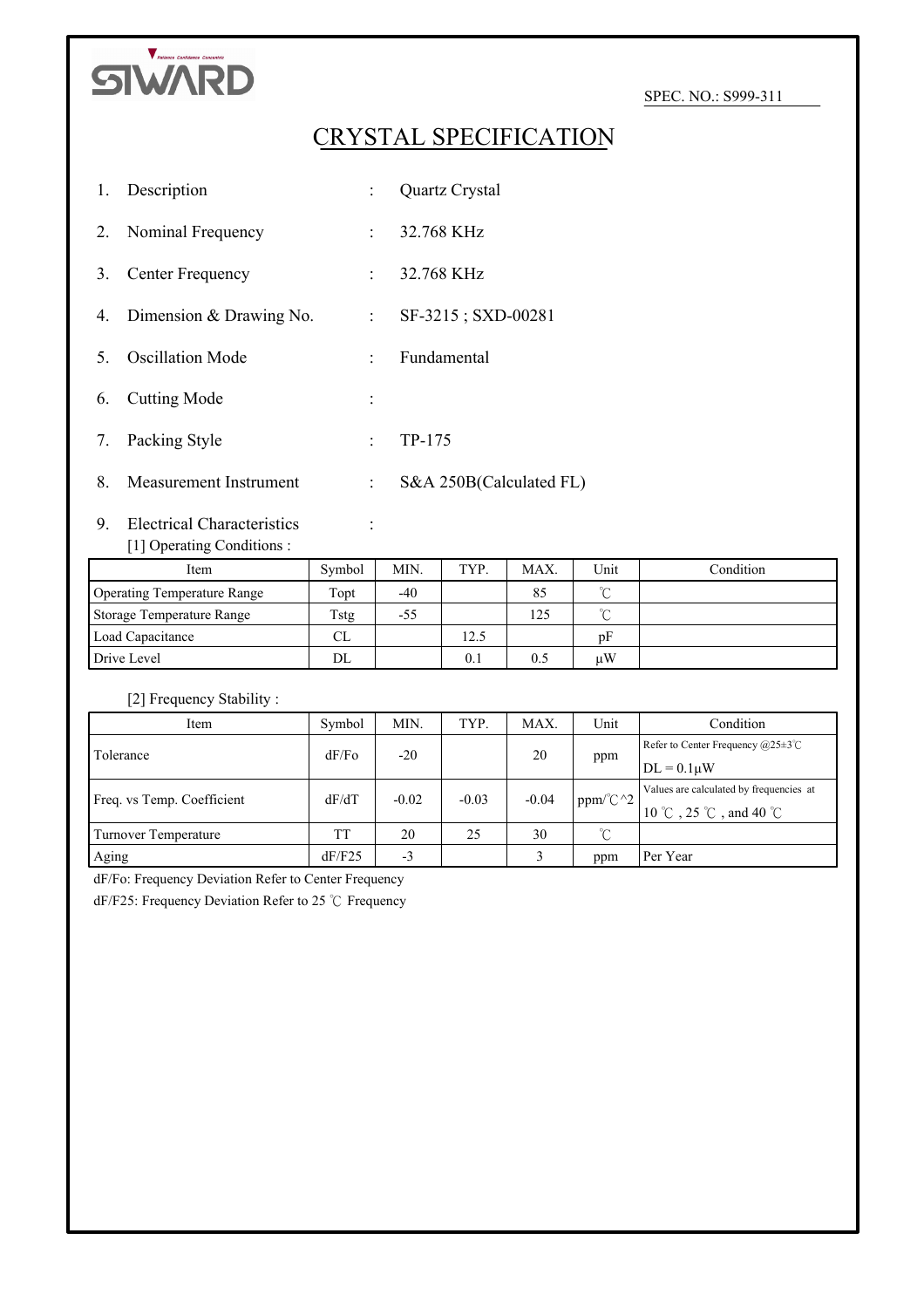

#### [3] Electrical Performance :

| Item                                | Symbol     | MIN. | TYP. | MAX.  | Unit      | Condition            |
|-------------------------------------|------------|------|------|-------|-----------|----------------------|
| <b>Equivalent Series Resistance</b> | <b>ESR</b> |      |      | 70000 | Ω         | @Series              |
| <b>Shunt Capacitance</b>            | C0         |      | 1.1  |       | pF        |                      |
| <b>Motional Capacitance</b>         | C1         |      | 4.7  |       | fF        |                      |
| <b>Quality Factor</b>               |            | 13   |      |       | K         |                      |
| <b>Insulation Resistance</b>        | IR         | 500  |      |       | $M\Omega$ | $\omega$ DC 100 Volt |

#### 10. Marking : Laser

| *MARKING : $D$ ->YEAR $C$ -> MONTH |  |  |  |  |  |  |  |
|------------------------------------|--|--|--|--|--|--|--|
| YEAR : 1 2 3 4 5 6 7 8 9 0         |  |  |  |  |  |  |  |
| CODE : A B C D E F G H J K         |  |  |  |  |  |  |  |
| MONTH: 1 2 3 4 5 6 7 8 9 10 11 12  |  |  |  |  |  |  |  |
| CODE: A B C D E F G H J K L M      |  |  |  |  |  |  |  |
|                                    |  |  |  |  |  |  |  |

SDC###

#### 11. Remark :

\*The component complies with Moisture Sensitivity Level 1 defined on JEDEC J-STD-020 standard. \*Compliant with RoHS and Siward QAD-S-116 Standard.

#### ■Note

1.Tuning fork products oscillate at frequency bands that are close to the washing frequency of ultrasonic cleaning machine, which may cause resonance deteriorating the electrical characteristics in devices, and even damaging the overall structure of devices. Therefore, using ultrasonic cleaning machine to clean tuning fork devices should be avoided. If the use of this method to clean tuning fork devices is required, it's suggested to check the functionality of devices before and after the cleaning process.

2.Avoid mounting and processing by Ultrasonic welding this method has a possibility of an excessive vibration spreading inside the crystal products and becoming the cause of characteristic deterioration and not oscillating.

3.Manual soldering heat resistance

Pressing a soldering iron of 400°C on the terminal electrode for four seconds (twice).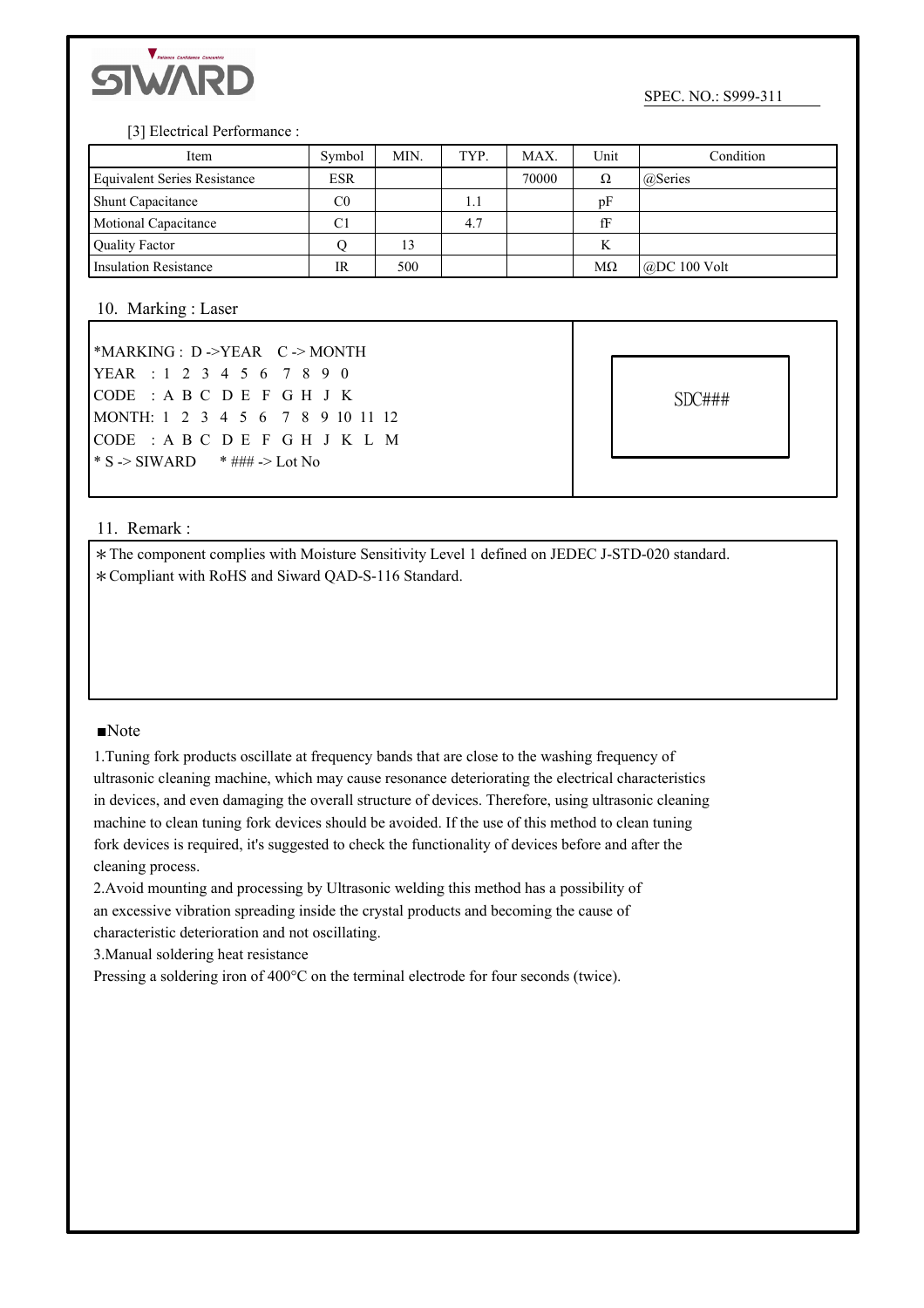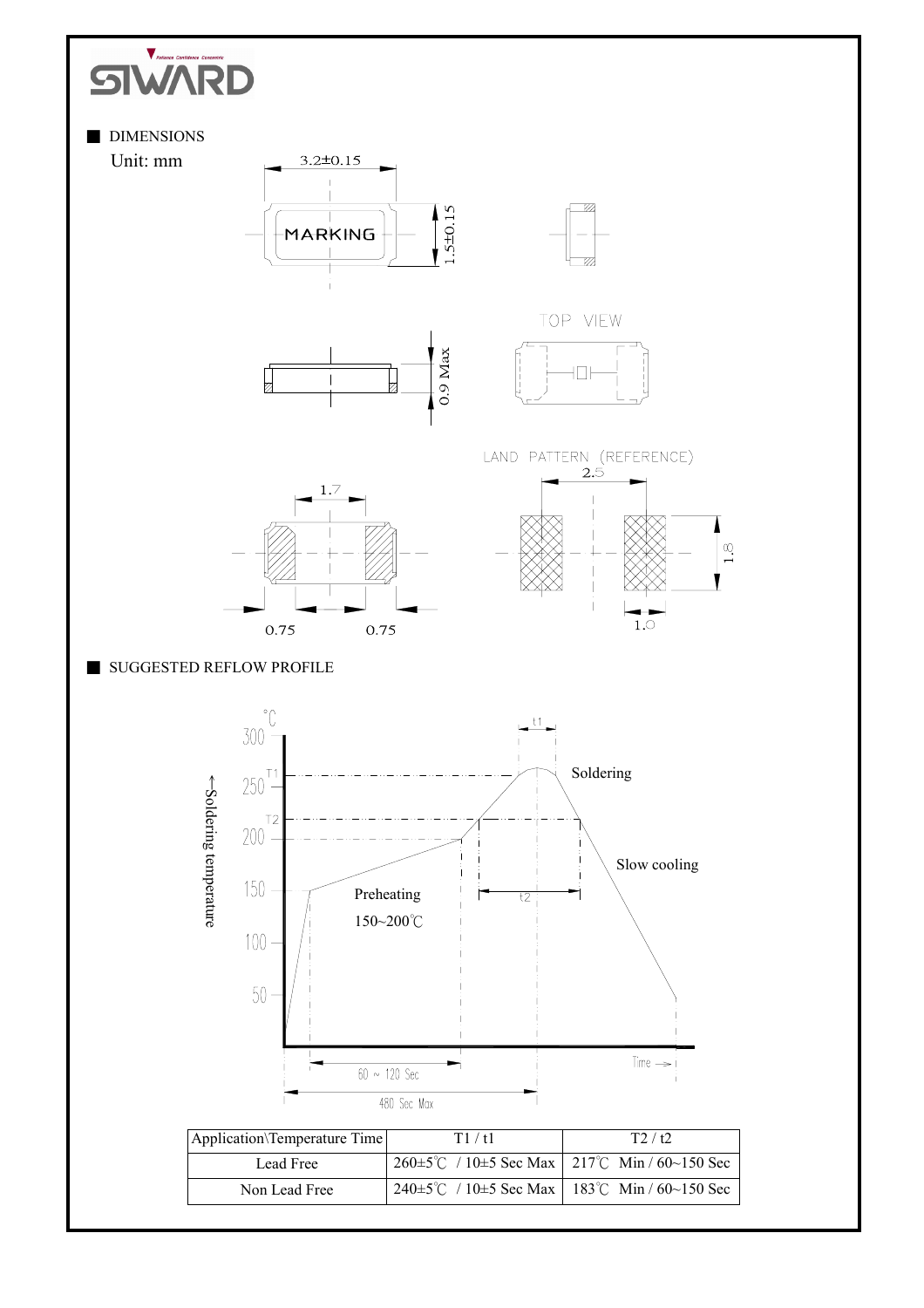

### **RELIABILITY SPECIFICATION**

REFER TO JIS C 6701

1. ENVIRONMENTAL PERFORMANCE

| <b>ITEM</b>              | <b>CONDITION</b>                                                                 |
|--------------------------|----------------------------------------------------------------------------------|
| 1. HIGH TEMPERATURE      | STORED AT $85\pm2\degree$ C FOR $500\pm12$ H. (If Customer's temperature request |
| <b>STORAGE</b>           | is higher than the standard, Temperature test must be done for customer          |
|                          | requirements.) THEN 25±2°C OVER 2H BEFORE TESTING.                               |
| 2. LOW TEMPERATURE       | STORED AT $-40\pm2\degree$ FOR 500 $\pm12$ H. (If Customer's temperature request |
| <b>STORAGE</b>           | is lower than the standard, Temperature test must be done for customer           |
|                          | requirements.) THEN 25±2°C OVER 2H BEFORE TESTING.                               |
| 3. HIGH TEMP. & HUMIDITY | STORED AT $60\pm2\degree$ C AND HUMIDITY $90\sim95\%$ FOR $500\pm12$ H.          |
|                          | THEN 25±2°C OVER 2H BEFORE TESTING.                                              |
| 4. TEMPERATURE CYCLE     | THE CRYSTAL UNIT SHALL BE SUBJECTED TO 100 SUCCESSIVE                            |
|                          | CHANGE OF TEMPERATURE CYCLES, THEN 25±2°C OVER 2 H                               |
|                          | BEFORE TESTING, EACH CYCLE AS BELLOW:                                            |
|                          | <b>TEMPERATURE</b><br><b>DURATION</b>                                            |
|                          | 30±3 MINUTES<br>1. $-40+0/-6$ °C                                                 |
|                          | 2. $25^{\circ}$ C $\pm 2^{\circ}$ C<br>$2 \sim$ 3 MINUTES                        |
|                          | 3.85+4/-0 $\degree$ C<br>$30 \pm 3$ MINUTES                                      |
|                          | 4.25°C ±2°C<br>$2\sim$ 3 MINUTES                                                 |

## 2. MECHANICAL PERFORMANCE

| <b>ITEM</b>           | <b>CONDITION</b>                                                      |
|-----------------------|-----------------------------------------------------------------------|
| 5. RESISTANCE TO      | REFLOW CHART AS ATTACH SHEET. TWICE PASS.                             |
| <b>SOLDERING HEAT</b> |                                                                       |
| 6. DROP               | Dumy: $150$ g,                                                        |
|                       | Height $: 180$ cm,                                                    |
|                       | Dropped Cycle: 3 Cycle,                                               |
|                       | DROP IT ONTO A CONCRETE BOARD FOR 6 DIRECTIONS                        |
|                       | (XX', YY'ZZ'). THIS SHOULD BE 1 CYCLE.                                |
| 7. VIBRATION          | FREQUENCY: 10~60Hz                                                    |
|                       | AMPLITUDE (TOTAL EXCURSION): 1.5mm±15%,                               |
|                       | SWEEP TIME(PERIOD) : $2~3$ min, 3 DIRECTION (X, Y, Z) EACH FOR 2 Hrs. |
| 8. FINE LEAK          | HELIUM BOMBING $5.0 \sim 5.5$ Kgf / cm <sup>2</sup>                   |
|                       | FOR 2 HOURS.                                                          |

#### ( Remark )

Please note that parts should specify above test condition each by each article not all at once. Also the variation of series resistance should ±20% min or ±15kΩ min which ever big value on above test. Please do not touch by hot soldering iron and do not put shock on top lid.

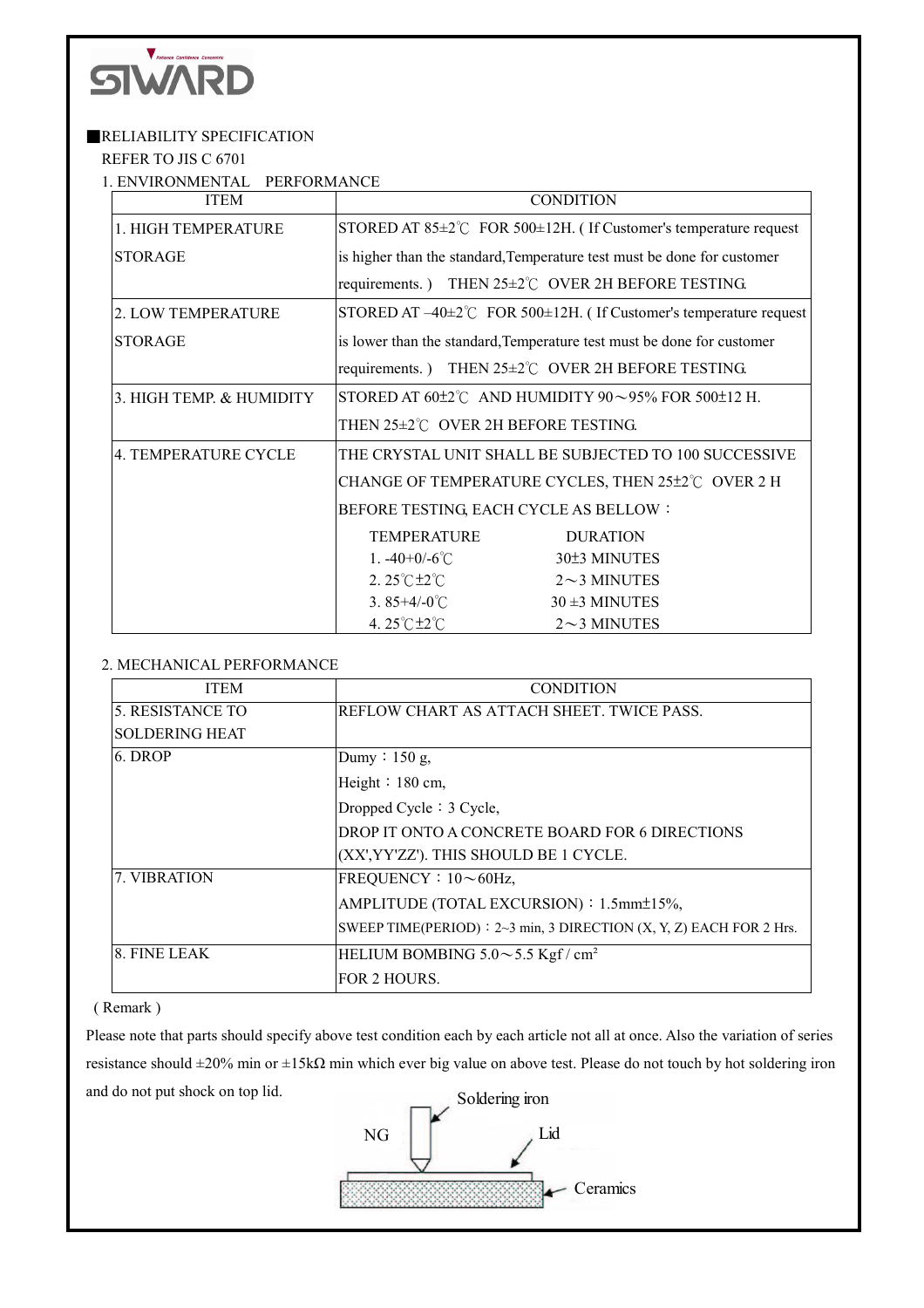| 9. TERMINAL STRENGTH         | SHALL BE PRESSURIZED AT A SPEED OF APPROX.0.5mm/sec IN   |
|------------------------------|----------------------------------------------------------|
|                              | THE DIRECTION INDICATED BY THE ARROW UNTIL THE           |
|                              | BENDING WIDTH REACHES 3mm AND HELD FOR 5 SECONDS.        |
|                              | <b>PRESSURE</b><br><b>ROD R20</b>                        |
|                              |                                                          |
|                              | R5<br>R <sub>5</sub><br><b>SAMPLE</b>                    |
|                              | $45 + 2$<br>$45 + 2$                                     |
| <b>10. STICKING TENDENCY</b> | A R0.5 JIG SHALL BE USED TO APPLY A 10N DEAD LOAD IN THE |
|                              | DIRECTION INDICATED BY THE ARROW TO THE ELEMENT AND      |
|                              | <b>JIG RO.5</b><br><b>RETAIN IT FOR 10 SECONDS.</b>      |
|                              |                                                          |
|                              | <b>SAMPLE</b>                                            |
| 11. ELEMENT ASSEMBLY         | A R0.5 PRESSURIZED BAR SHALL BE USED TO APPLY A 10N      |
| <b>STRENGTH</b>              | LOAD IN THE CENTER OF ELEMENT AND RETAIN IT FOR 10       |
|                              | <b>PRESSUER</b><br>SECONDS.                              |
|                              | ROD R0.5<br><b>SAMPLE</b>                                |
|                              |                                                          |
|                              |                                                          |
|                              |                                                          |